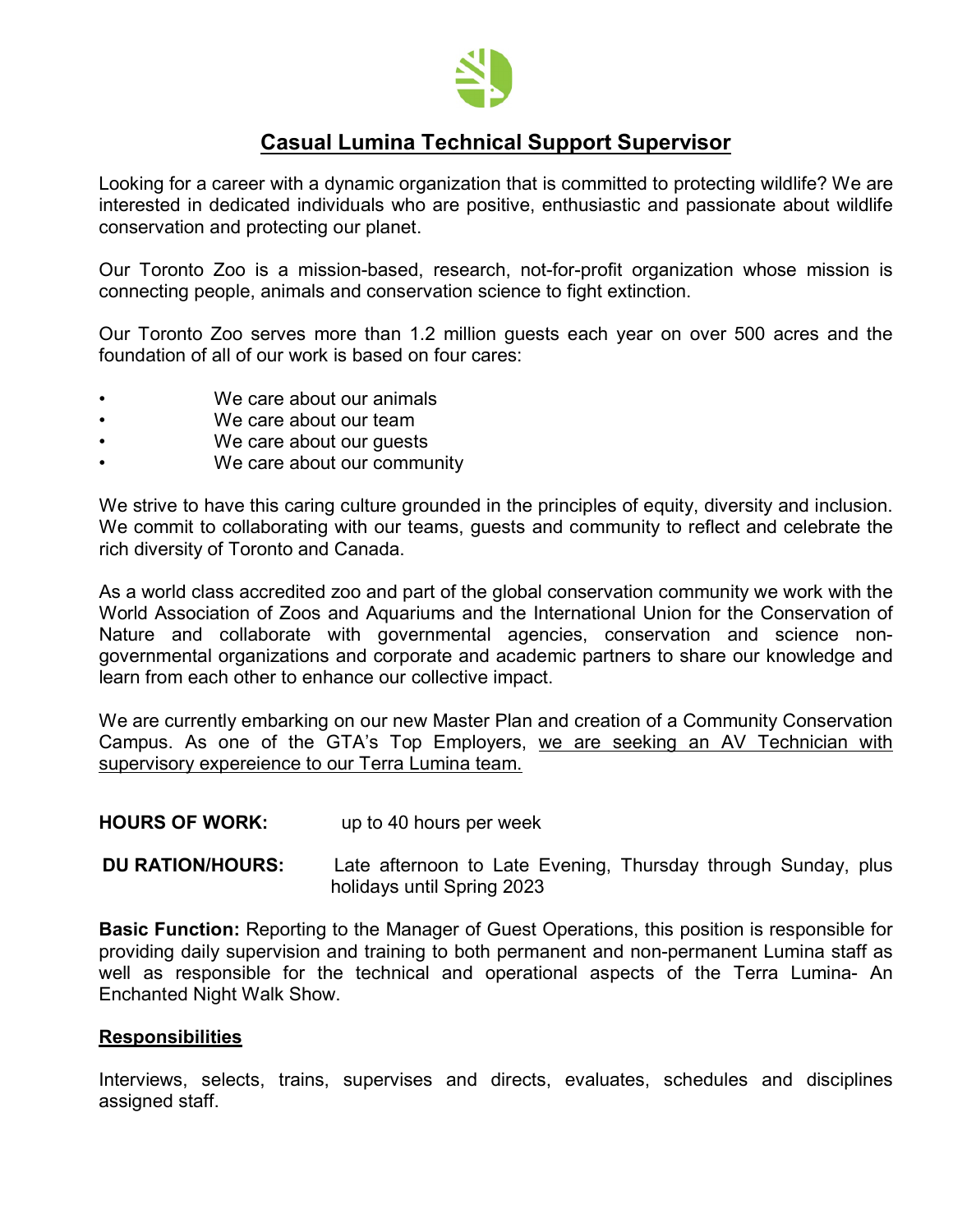Provide technical support for internal team and guests on issues related to computer hardware & software, AV and sound equipment, services and support to respond to the presentation technology needs.

Provides technical support for both Zoo and Lumina network.

Program, change and update software for Lumina AV systems, and update AV related databases.

Maintains and orders inventory of spare parts, tools, and audio-visual equipment.

Proactively identify issues and research solutions.

Liaise with third party vendors.

Review and streamline technical processes.

Provide AV and IT assistance and/or backup services and support for special projects.

Maintain security of AV equipment.

Giving directions to guests, answering their questions and providing other assistance as required as guests move through the Lumina Night Walk.

Shovelling snow where required.

Other related duties as assigned.

#### **Qualifications**

Diploma in electronics engineering or related field of study completed.

Must have a minimum of five (5) years of experience in troubleshooting, diagnosing, and repairing electronic equipment; instructing clients on Audio Visual setup and functionality; and proven experience with Audio-Visual products software changes, configuration, updates, and programming.

Previous supervisory experience required (in a unionized environment preferred).

Must have an understanding of commercial grade AV and sound equipment including projectors and video mapping, LED network controlled light equipment, and sound processors and amp's

Customer service experience.

Ability to work well with others in a team environment.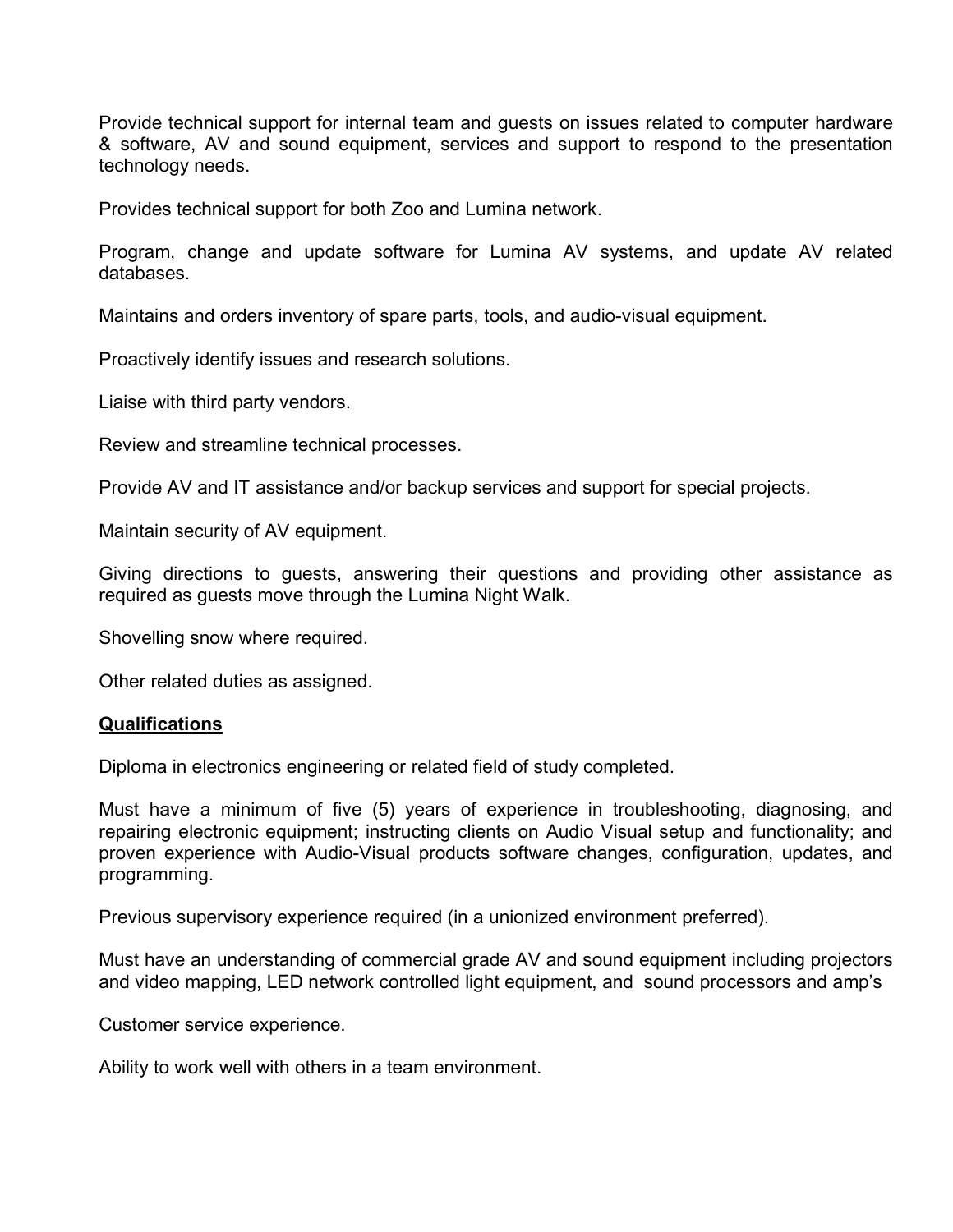Knowledge of WHMIS and the Occupational Health & Safety Act.

Self-starter, able to work with little direct supervision.

Strong oral and written communication skills.

Ability to communicate with guests in a friendly and courteous manner.

Ability to handle the physical (walk 5km+ and lift 50lbs) and climatic demands of the position. Problem solving skills with handling multiple priorities.

Must be able and willing to work nights, weekends and holidays.

Must have an unrestricted class "G" driver's license along with a good driving record.

## *CANDIDATES MAY BE REQUIRED TO TAKE A WRITTEN AND/OR PRACTICAL EXAMINATION RELEVANT TO THE POSITION.*

If interested in this position, please click on the link below and complete the instructions on the questionnaire. You will be required to submit your resume and cover letter no later than 2022- 06-26.

To apply click here:<https://forms.office.com/r/t1sPSfQYPW>

## *While we appreciate the interest of all applicants, only those selected for an interview will be contacted.*

## *The successful candidate may be required to provide a Police Reference check and/or Drivers Abstract at their own expense upon commencement of employment.*

*The Toronto Zoo provides accommodation for employees with disabilities, as defined under the Ontario Human Rights Code. If contacted for an interview, and you require specific accommodation for the interview process because of a disability or a medical need, then please advise the person contacting you of your requirements, so that arrangements can be made for the appropriate accommodations to be in place before you begin the interview process.*

*The Toronto Zoo respects the principles of equity, diversity and inclusion and seeks to model these principles in all that we do. We are committed to fostering an inclusive workforce where all employees feel respected, supported and valued. We strive to create an environment that represents the rich diversity of our guests and our community and encourage applications from all qualified individuals who can contribute to enhancing our commitment to equity, diversity and inclusion. The Toronto Zoo supports equity in employment and encourages applications from those who belong to the Government of Canada's employment equity designated groups: women, Indigenous (First Nations, Inuit, Métis), persons with disabilities and members of racialized groups/members of racialized communities. Applicants from other traditionally*